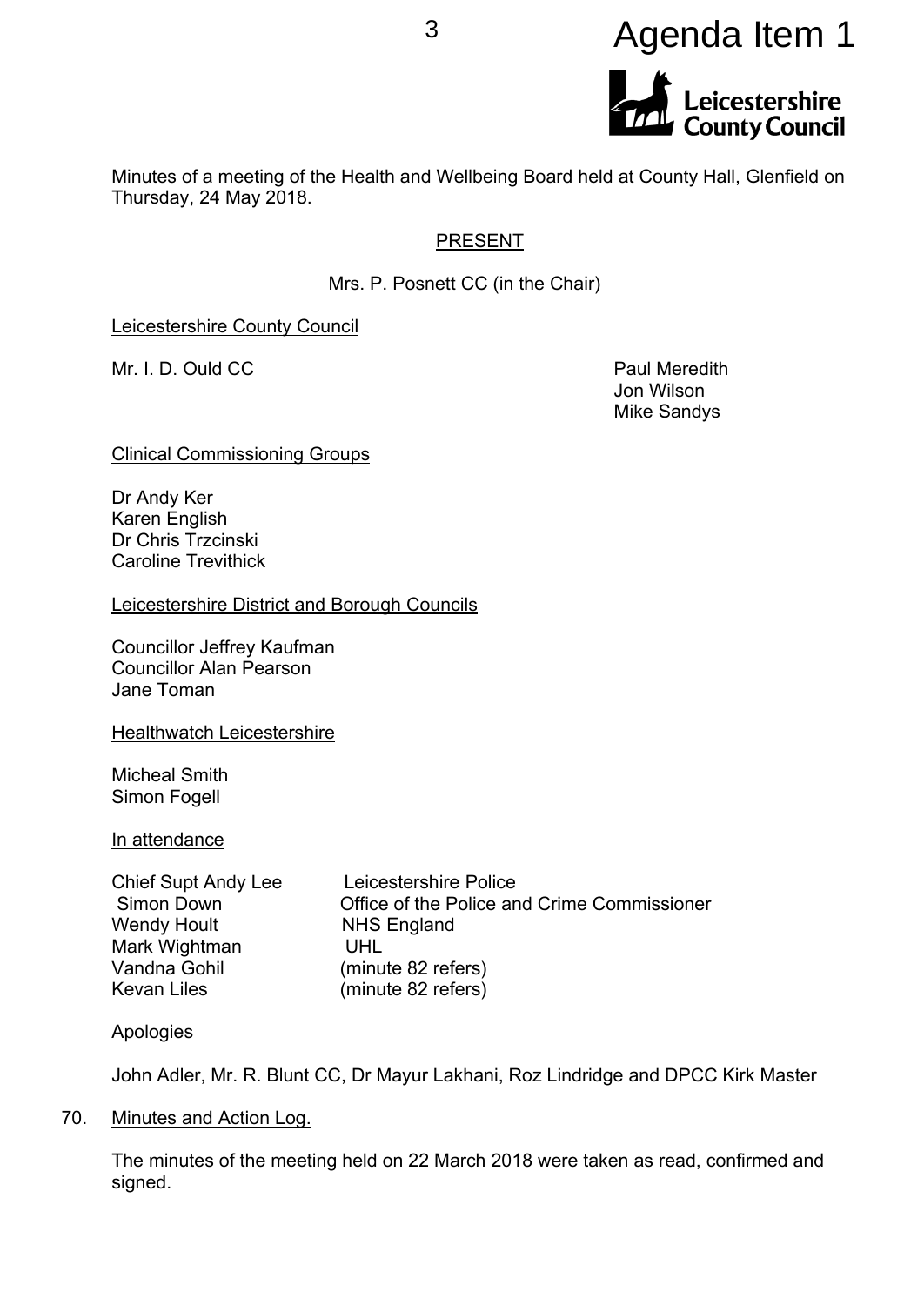The Board also noted the Action Log, which provided an update on actions agreed by the Board at its previous meetings.

71. Urgent items.

There were no urgent items for consideration.

72. Declarations of interest.

The Chairman invited members who wished to do so to declare any interest in respect of items on the agenda for the meeting.

No declarations were made.

#### 73. Position Statement from the Chairman.

The Chairman presented a position statement on the following matters:

- County Council awarded £400,000 to help families get active together
- NHS Breast Screening Programme: National Patient Notification Exercise
- First Contact Plus
- Slipper Exchange
- New GP branch surgery opens in Thorpe Astley
- 600 care home staff given boost
- GP online services

Particular reference was made to the First Contact Plus scheme which as a result of a Better Care Fund (BCF) review, had gone through a period of significant development with changes made to the staff structure, operational models and the introduction of a new web-based referral system. It was noted that a further evaluation focusing on the outcomes as a result of the recent changes would be useful. A copy of the First Contact Plus review conducted by the BCF can be found at [http://www.firstcontactplus.org.uk/download/FIRST-CONTACT-](http://www.firstcontactplus.org.uk/download/FIRST-CONTACT-PLUS-EVALUATION-REPORT-DIGITAL-FINAL.pdf)[PLUS-EVALUATION-REPORT-DIGITAL-FINAL.pdf](http://www.firstcontactplus.org.uk/download/FIRST-CONTACT-PLUS-EVALUATION-REPORT-DIGITAL-FINAL.pdf)

# 74. Leicestershire Children and Families Partnership Plan 2018/2021.

The Board considered a report of the Director of Children and Families which presented the draft Leicestershire Children and Families Partnership Plan 2018 – 2021 for approval. A copy of the report marked 'Agenda item 5' is filed with these minutes.

The Plan, which identified 5 key priority areas for the partnership, had been developed following successful partnership working and focused on a shared vision for children, young people and their families.

To help promote the Plan, a video had been produced which highlighted how the Plan had been developed through interactions with young people and consideration of the key themes for Leicestershire emerging from the Make Your Mark 2017 national ballot.

The Board welcomed the Plan and video and recognised the importance of a joined up approach with health partners to maximise partnership resources and expertise across the public and private sector. It was noted that the University Hospitals of Leicester and Leicester City Football Club were working together on a programme to improve the health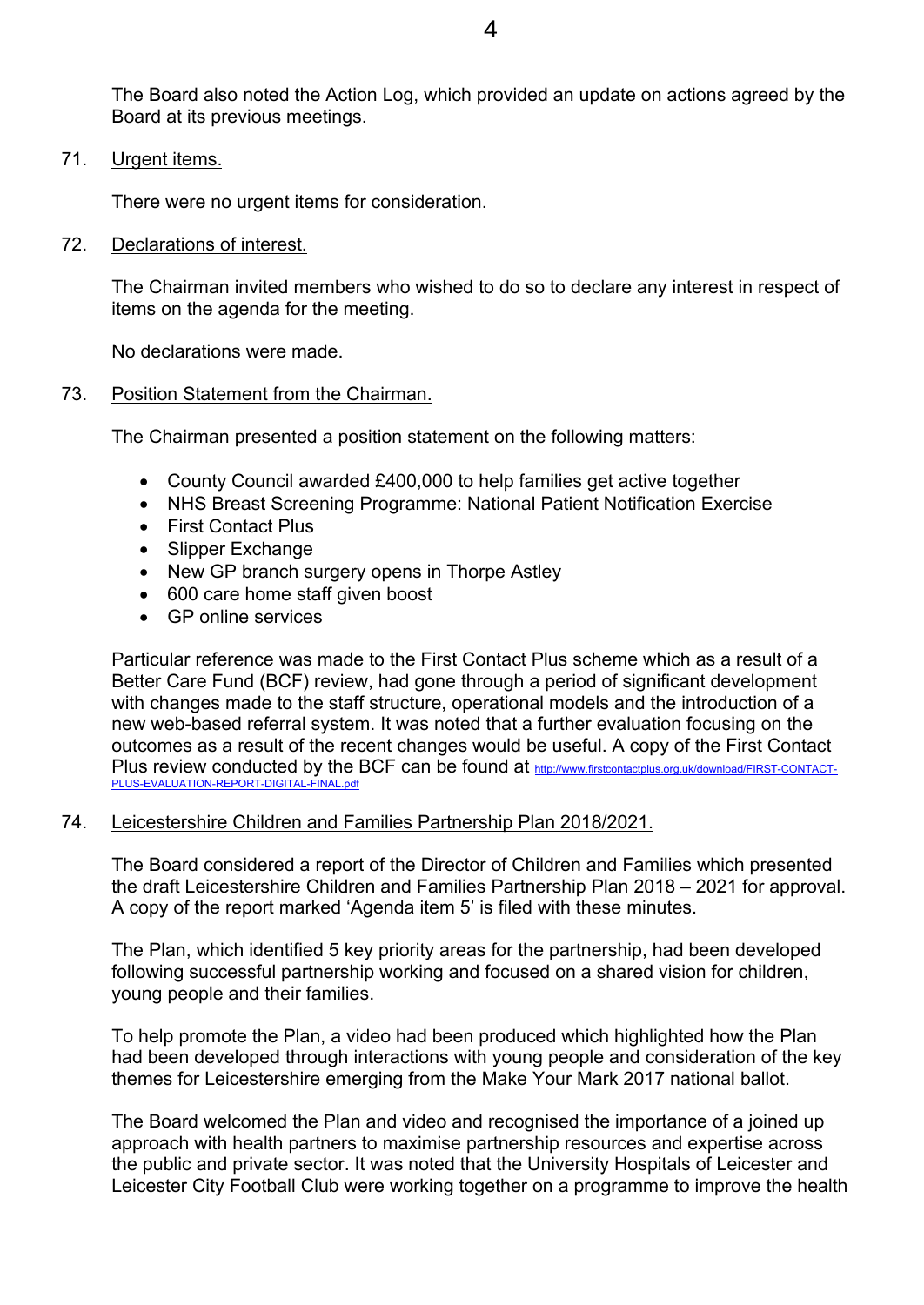of children and young people and there might be an opportunity for the Leicestershire Children and Families Partnership to be part of that work stream.

# RESOLVED:

That the draft Leicestershire Children and Families Partnership Plan 2018 – 21 be approved.

# 75. Draft Leicester, Leicestershire and Rutland Dementia Strategy 2019-2022

The Board considered a report of the Director of Adults and Communities which provided an update concerning the development of the draft Leicester, Leicestershire and Rutland Living Well with Dementia Strategy 2019 – 2022. A copy of the report, marked 'Agenda Item 6' is filed with these minutes.

The Board noted that the Strategy detailed five key aims which would underpin agencies work to improve dementia diagnosis and the lives of the current 9642 sufferers within the region.

In response to questions from members, the Director confirmed that whilst the Strategy was a policy document of the CCGs and the County Council, it had been developed alongside the Dementia Programme Board which included representatives of district councils, UHL and the Police. It would be possible for the Board to receive a report outlining the work undertaken in localities to support people with dementia at a future meeting.

# RESOLVED:

- a) That the update concerning the draft Leicester, Leicestershire and Rutland Living Well with Dementia Strategy 2019 – 2022 be noted;
- b) That a report outlining the work undertaken in localities to support people with dementia be considered at a future meeting of the Board.

# 76. Implementation of the Personalised Commissioning Service Standard Operating Procedures.

The Board considered a report of East Leicestershire and Rutland Clinical Commissioning Group presenting an update on the implementation of the personalised commissioning service across Leicester, Leicestershire and Rutland. A copy of the report, marked 'Agenda Item 7', is filed with these minutes.

The Continuing Health Care (CHC) Service in Leicestershire had been fragmented and in need of improvement for a number of years. Following a tender exercise 18 months ago, an end to end process with a single provider was put in place, the selected provider being Midlands and Lancashire Commissioning Support Unit, which had led to improvements in the Service. Staff previously employed by LPT had already been integrated into the new Service and the process to integrate UHL staff was nearly complete. Closer working with adult social care had also been implemented.

The benefits of the new service were already evident for children and young people's provision where there had been a significant improvement in the streamlining of services particularly with regard for agreeing placements and apportioning costs. Challenges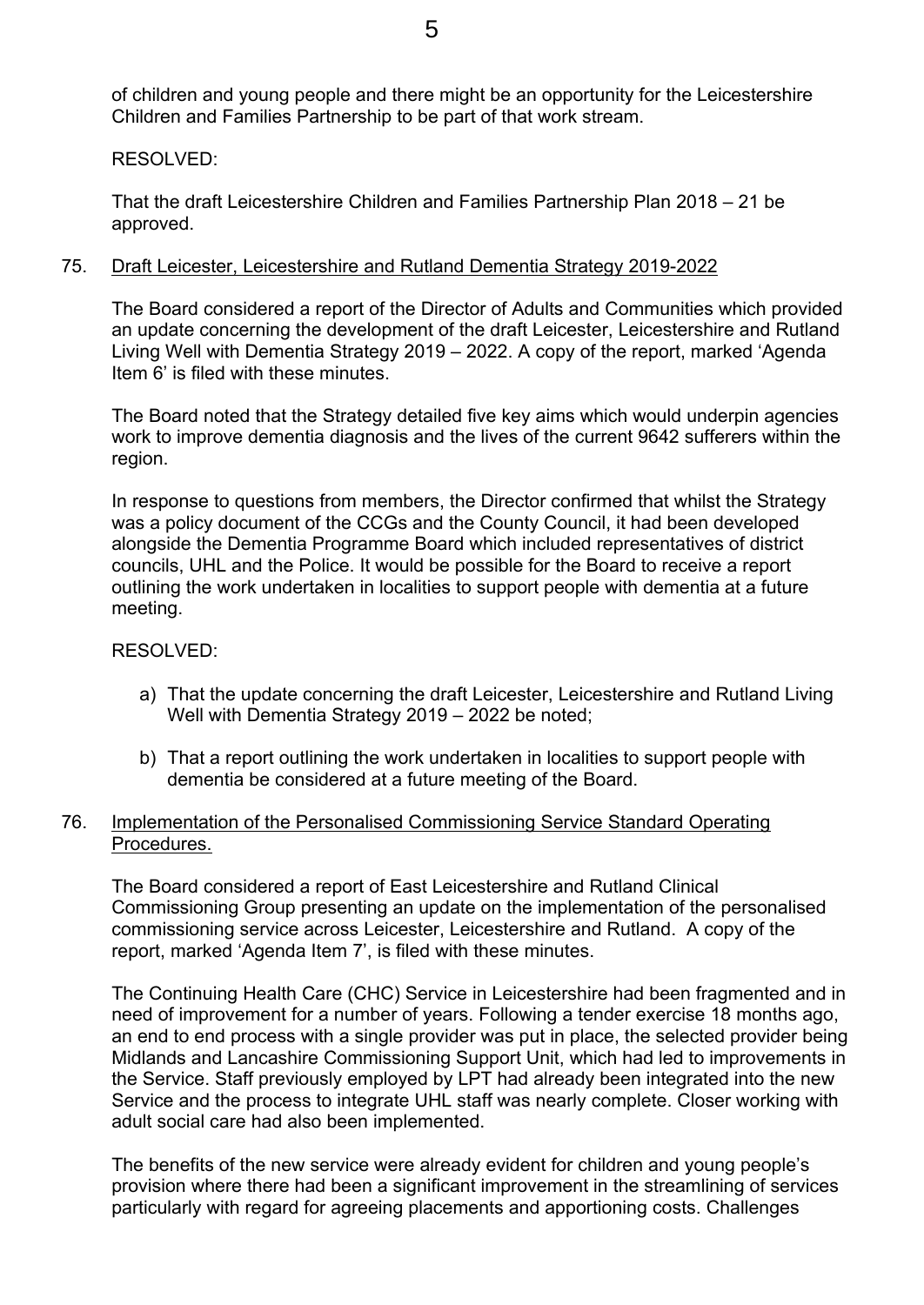remained in order to pool resources more effectively and develop a joint local office in order to achieve best value for money.

The Adult CHC model was based on a personalised healthcare approach by which services were tailored for an individual's needs, an approach which would continue. A recent increase in formal disputes from service users was attributed to the transition to the new arrangements and would continue to be monitored.

RESOLVED:

- a) That the report be noted;
- b) That a further report be provided to the Board at a future meeting which would include metrics concerning the numbers of people accessing Continuing Healthcare Services, the amount of disputes lodged and benchmarking with comparators.
- 77. Mental Health Transformation Programme.

The Board received a presentation from Leicestershire Partnership NHS Trust which provided information on the five year transformation programme to re-design its mental health services. A copy of the presentation marked 'Agenda item 8' is filed with these minutes.

It was noted that the transformation exercise would involve close working with service users, carers, health staff and healthcare partners to address the increasing demand and capacity issues currently experienced by the service to improve the quality, efficiency and overall experience of mental health services.

Arising from discussion the following points were raised:-

- The transformation programme would seek to minimise the use of out of area mental health placements through focussing on patient flow and the introduction of the Red2Green (hospital discharge) programme, a visual management system that assisted in the identification of wasted time in a patient's journey. It was expected that these programmes would reduce length of stay and therefore free up capacity in LPT's wards. Some patients were placed out of area because they required services which were not currently provided by LPT; consideration was therefore being given to the local offer. In the meantime, it would be important to ensure that there was robust oversight of patients who were placed out of area to ensure their length of stay was appropriate;
- Direct patient access to services would form an important part of the transformation project, including the development of a single point of access for mental health services and improvements to the way in which previously discharged patients could re-access support. Work was being undertaken with primary care so that GPs could be supported in managing mental health patients who had been discharged from LPT. The provision of out of hours support for service users and care providers would also be improved and made easier to access;
- A consistent approach between children and adult mental health services was vital in order to continue to support young people with difficulties as they entered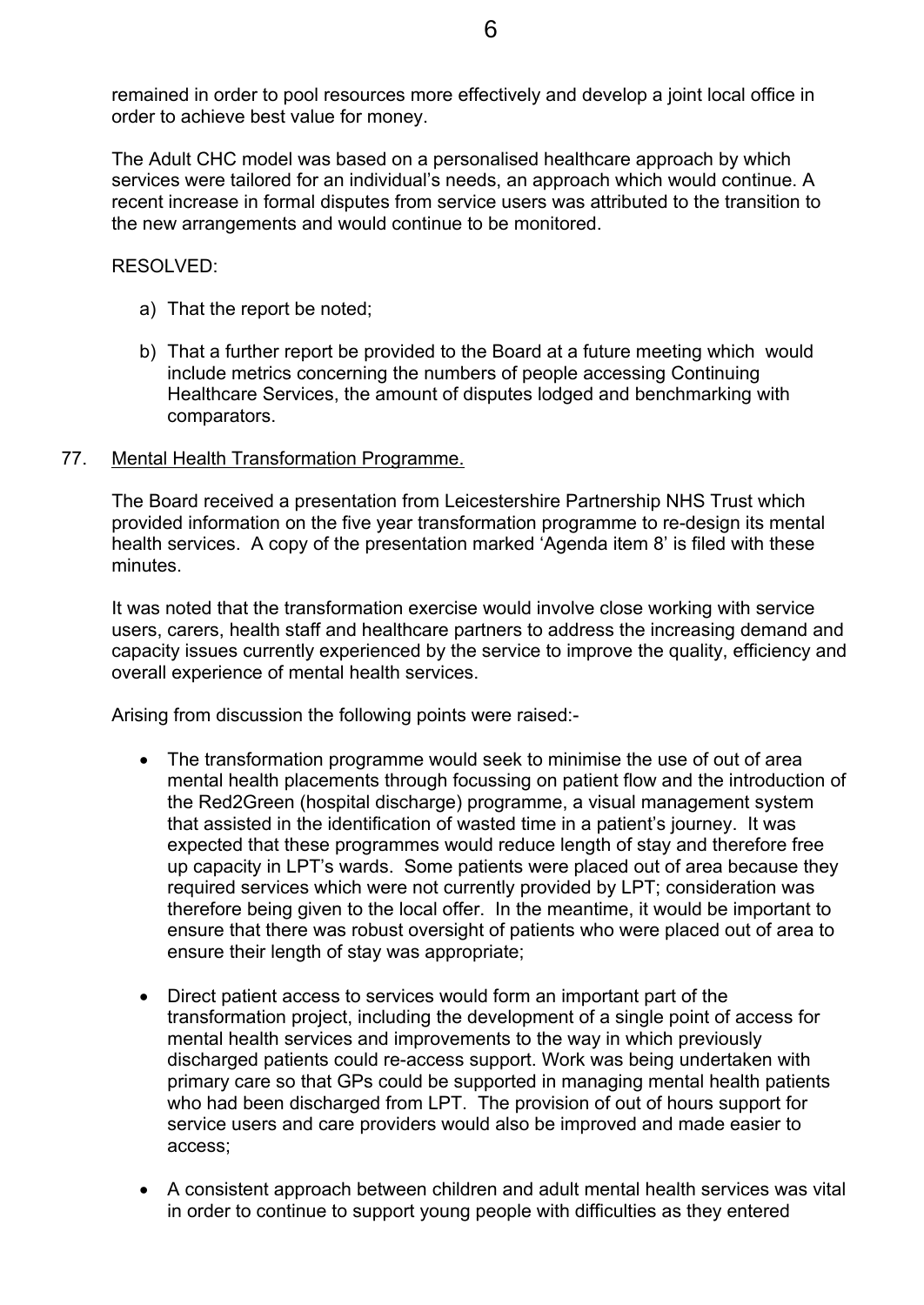adulthood. The better alignment of CAMHS provision would help enable this continuity of care, as would greater flexibility around the transition between services;

- Systems developed during the transformation programme would be rigorously tested to ensure they would function as expected once made live. Help by partner agencies in testing the systems would be welcomed;
- Safety and risk management was being built into every aspect of the transformation programme. This included working with people in recovery to manage and reduce their level of risk by identifying the final outcome they wanted to achieve;
- The transformation programme would promote prevention and early intervention through ensuring that the single point of access could support people to find the right service. Consideration was being given to a social prescribing model and the Leicester, Leicestershire and Rutland wide Healthier in Mind workstream was also developing a prevention offer with Public Health support.

#### RESOLVED:

- a) That the presentation be noted;
- b) That a further update be provided to the Board in 6 months' time.

#### 78. Leicestershire and Rutland Local Safeguarding Children Board Business Plan 2018/19.

The Board considered a report of the Independent Chair of the Leicestershire and Rutland Local Safeguarding Children Board which set out the draft proposed Business Plan priorities for the Board for 2018/19. A copy of the report marked 'Agenda Item 9' is filed with these minutes.

#### RESOLVED:

That the Business Plan priorities 2018/19 for the Leicestershire and Rutland Safeguarding Children Board be noted.

## 79. Leicestershire and Rutland Local Safeguarding Adults Board Business Plan 2018/19.

The Board considered a report of the Independent Chair of the Leicestershire and Rutland Local Safeguarding Adults Board which set out the draft proposed Business Plan priorities for the Board for 2018/19. A copy of the report marked 'Agenda Item 10' is filed with these minutes.

It was confirmed that the Vulnerable Adults Risk Management (VARM) process had been developed over the last year and had been hugely successful. It was part of the prevention priority for the Board, with the intention that it would continue and increase.

#### RESOLVED:

That the Business Plan priorities 2018/19 for the Leicestershire and Rutland Safeguarding Adults Board be noted;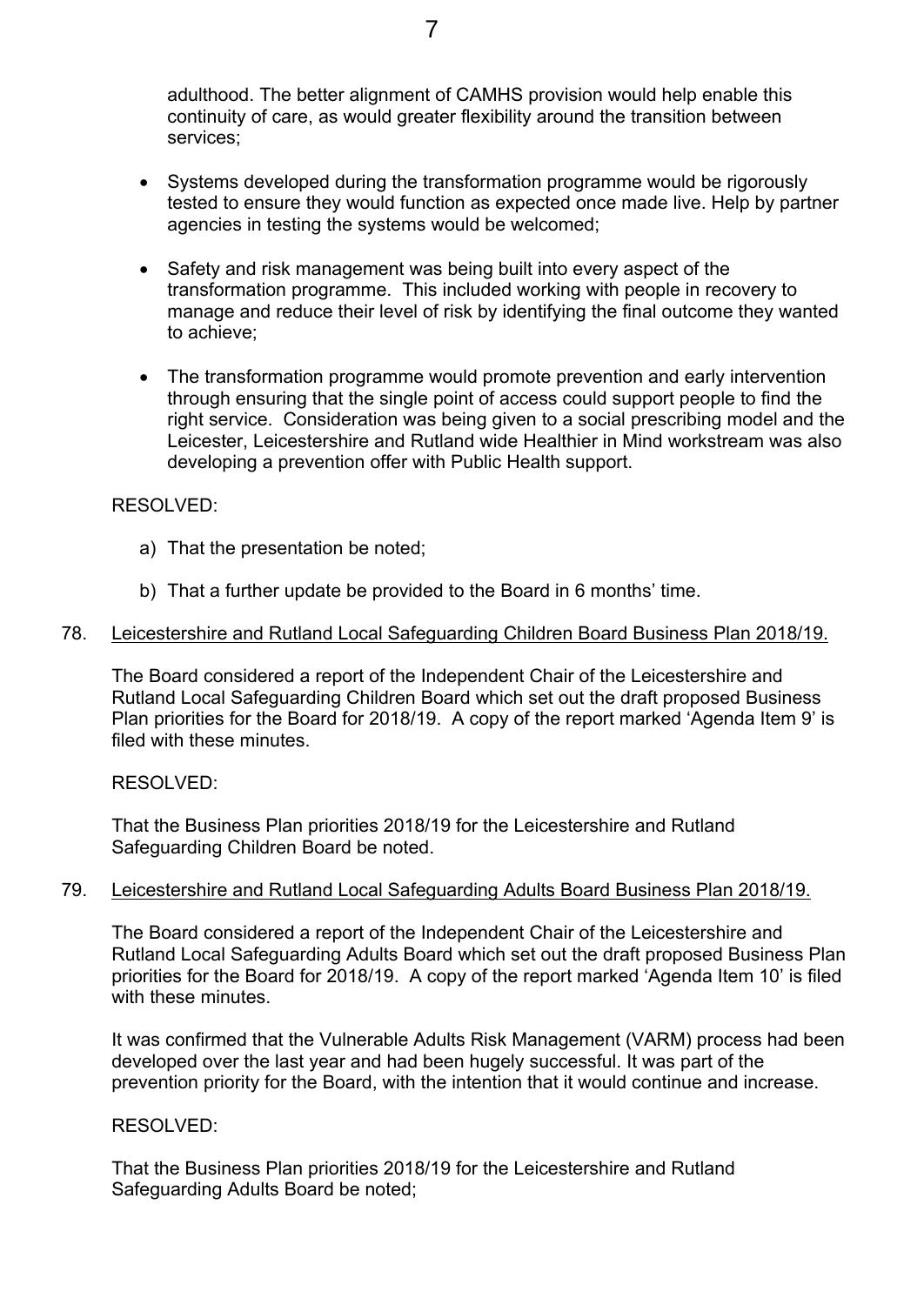## 80. Better Care Fund Q4 2017/18 Performance.

The Board considered a report of the Director of Health and Care Integration which provided an update on the Better Care Fund Programme for 2017/18. A copy of the report marked 'Agenda item 11' is filed with these minutes.

In reference to Leicestershire's Delayed Transfers of Care Target for 2018/19, the Director reported that the revised figure had yet to be announced by the NHS for 2018/19, but was expected imminently.

NHS England confirmed that Leicestershire had again performed very well with reference to the delivery of the BCF. Where targets had not been met for 2017/18, NHS England commented this was due to Leicestershire partners continuing to set stretching targets.

RESOLVED:

That the update be noted.

#### 81. Leicester, Leicestershire and Rutland Transforming Care Plan.

The Board considered a report of the Director of Adults and Communities which provided an update on the delivery of the Leicester, Leicestershire and Rutland Transforming Care Plan. A copy of the report marked 'Agenda item 12' is filed with these minutes.

The Transforming Care Plan (TCP), developed by CCGs, NHS England's Specialist Commissioners and Local Authorities, targeted the implementation of enhanced community provision, the reduction of inpatient capacity and the delivery of care and treatment reviews.

Arising from discussion the following points were noted;

- The LLR TCP had been placed into red risk status by NHS England in January 2018 having 10 patients over the agreed CCG figure (33 instead of the predicted 23). Whilst the status had now been reduced to amber, it was likely that the level would continue to fluctuate and rise to red once more;
- As part of the works towards achieving the aims of the TCP, a review of the Admissions Register, which contained the details of anyone at immediate risk of admission to hospital due to their learning disability or autism, had been undertaken. The list was subsequently reduced from over 200 people having been identified as 'at risk' to five individuals. The revised number was considered to be an accurate reflection of the current risk, rather than a record of those people who had merely experienced a downturn in wellbeing. People were now monitored much more robustly and the process was overseen by NHS England;
- A TCP Accommodation Strategy had been produced and delivery plans were in development which would seek to provide appropriate accommodation to facilitate transfers from hospital settings to community based dwellings. Restrictions placed upon a grant which was successfully obtained through NHS England meant the local authority could not accept the allocation. The Authority did however commit to progress one development in Hinckley utilising existing capital. Subsequently it was agreed that the Better Care Fund would cover this expenditure;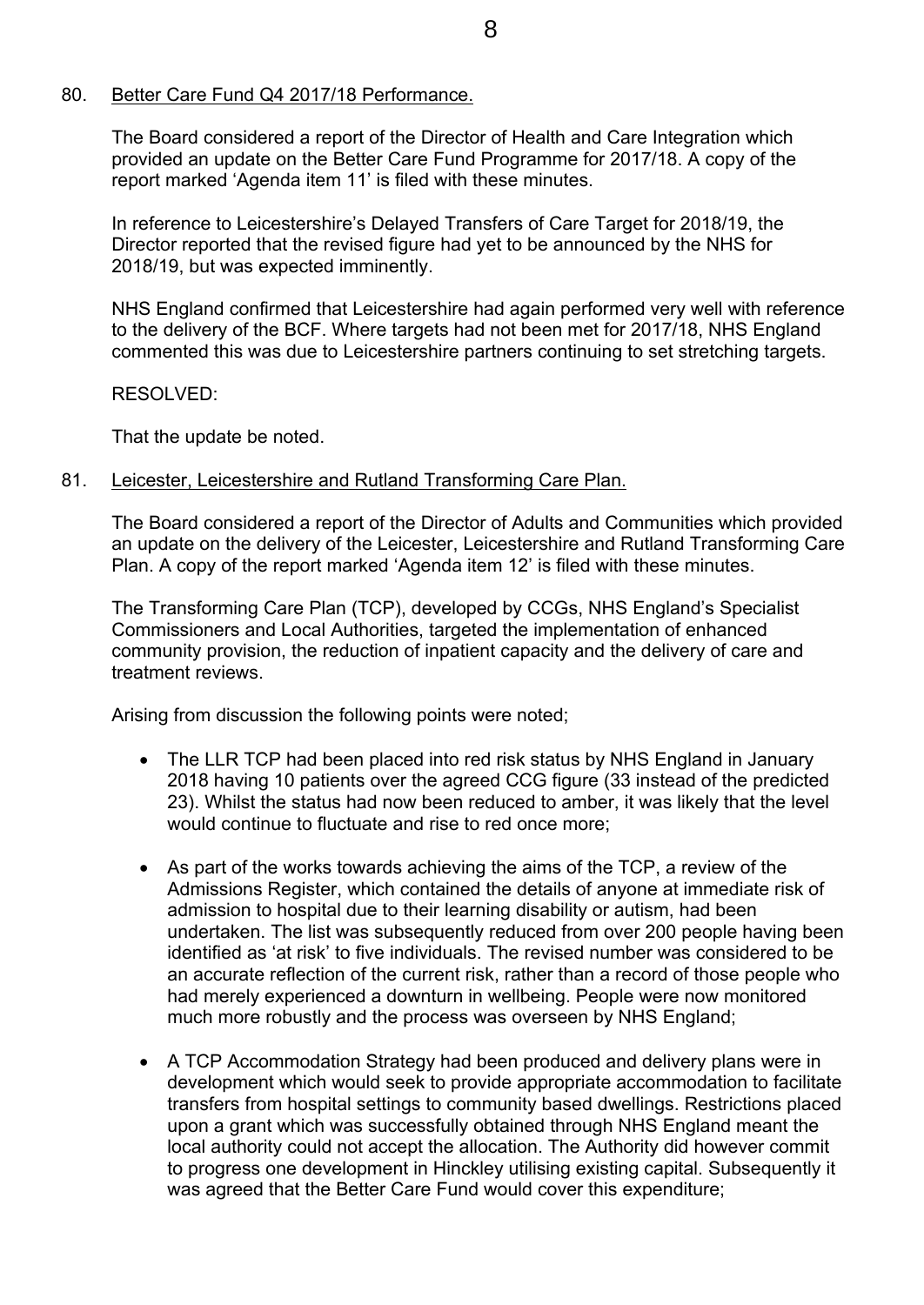Whilst the development of community based accommodation would help to reduce the current inpatient position and a senior social worker had been appointed to work with the most complex transforming care individuals, it was unlikely that the programme would meet the trajectory required by NHS England before it came to an end in April 2019. The work would therefore continue over a longer timescale.

# RESOLVED:

- a) That the report be noted;
- b) That a further update be provided to the Board in 6 months' time.

# 82. Healthwatch Leicestershire Annual Review 2017/18.

The Board considered a report of Voluntary Action Leicestershire (VAL), which presented Healthwatch Leicestershire's Annual Review for 2017-18. A copy of the report marked 'Agenda item 13' is filed with these minutes.

In welcoming the report, the Board thanked VAL officers for their hard work as Leicestershire's Healthwatch provider since 2013.

RESOLVED:

That the report be noted;

83. Introduction to Healthwatch Leicester City and Leicestershire.

The Board received a presentation from Engaging Communities Staffordshire, the new provider of the local Healthwatch, which detailed the provider's proposed vision, approach and delivery of the service over the next five years. A copy of the presentation marked 'Agenda item 14' is filed with these minutes.

Transitional arrangements were ongoing as Engaging Communities Staffordshire, the new provider of the local Healthwatch, sought to establish a new Healthwatch Advisory Board, began working with its commissioners to establish a set of interim priorities and networks across the health and social care system. It was confirmed that staff and delivery of services would continue to be based in Leicester and Leicestershire.

Following questions from members it was explained that through comprehensive contract management undertaken by the City Council, the financial operations of the providers would be closely monitored and scrutinised.

RESOLVED:

That the presentation be noted.

84. Date of next meeting.

It was noted that the next meeting of the Board would take place on 12 July 2018 at 2.00pm.